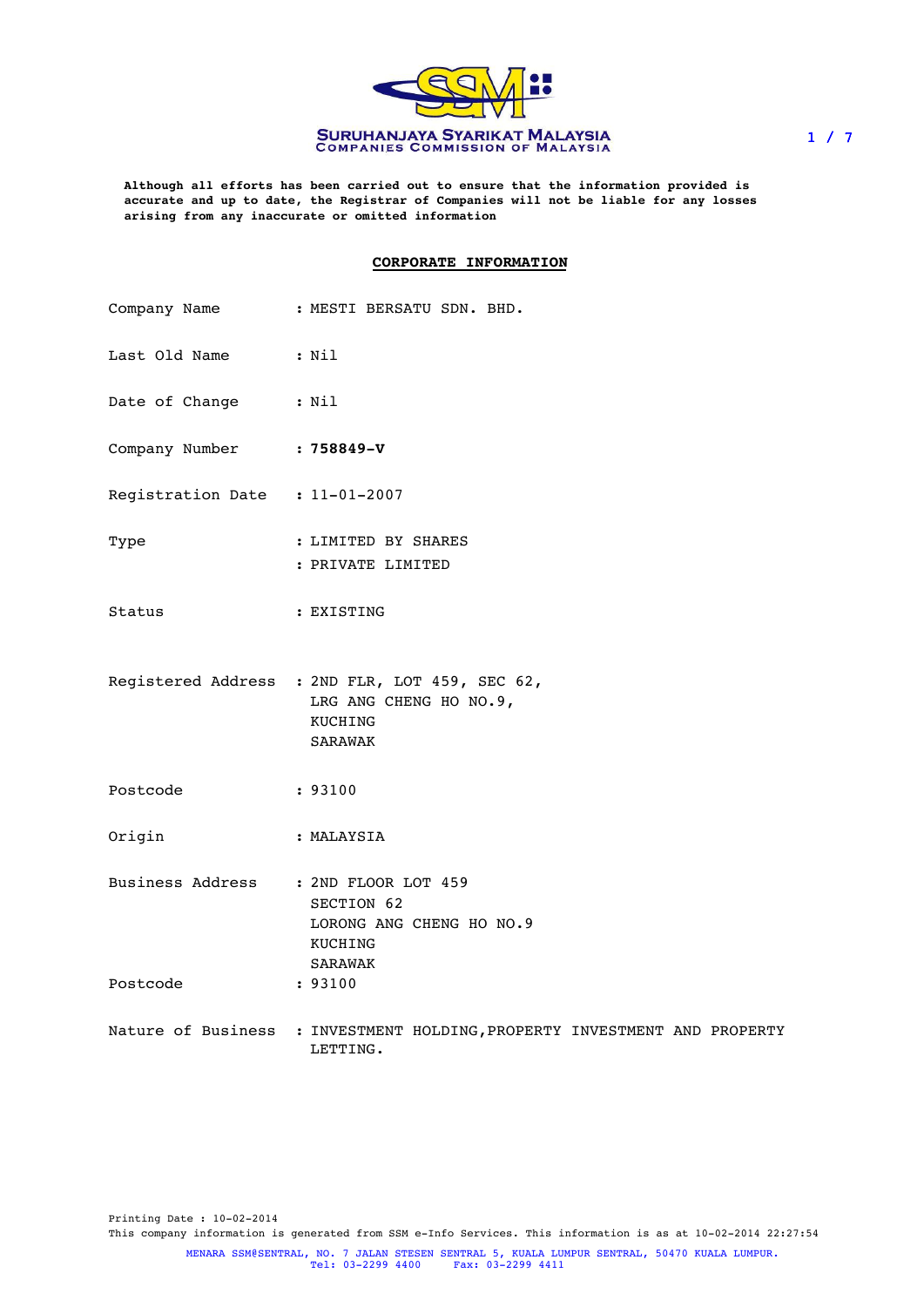

# **SUMMARY OF SHARE CAPITAL**

| Company Name                                 |               | : MESTI BERSATU SDN. BHD. |              |                        |
|----------------------------------------------|---------------|---------------------------|--------------|------------------------|
| Company Number                               |               | $:758849 - V$             |              |                        |
| TOTAL<br>AUTHORIZED<br>(RM)<br>23,000,000.00 |               | AMT                       | DIVIDED INTO | NOMINAL<br>VALUE (Sen) |
|                                              | ORDINARY      | 23,000,000.00             | 23,000,000   | 100                    |
|                                              | PREFERENCE    | 0.00                      | 0            | 0                      |
|                                              | <b>OTHERS</b> | 0.00                      | 0            | 0                      |

| TOTAL<br>ISSUED<br>(RM)<br>2,300,000.00 |               | CASH      | OTHERWISE<br>THAN CASH | NOMINAL<br>VALUE (Sen) |
|-----------------------------------------|---------------|-----------|------------------------|------------------------|
|                                         | ORDINARY      | 2,300,000 | 0                      | 100                    |
|                                         | PREFERENCE    | 0         | 0                      | 0                      |
|                                         | <b>OTHERS</b> | 0         | 0                      | 0                      |

MENARA SSM@SENTRAL, NO. 7 JALAN STESEN SENTRAL 5, KUALA LUMPUR SENTRAL, 50470 KUALA LUMPUR. Tel: 03-2299 4400 Fax: 03-2299 4411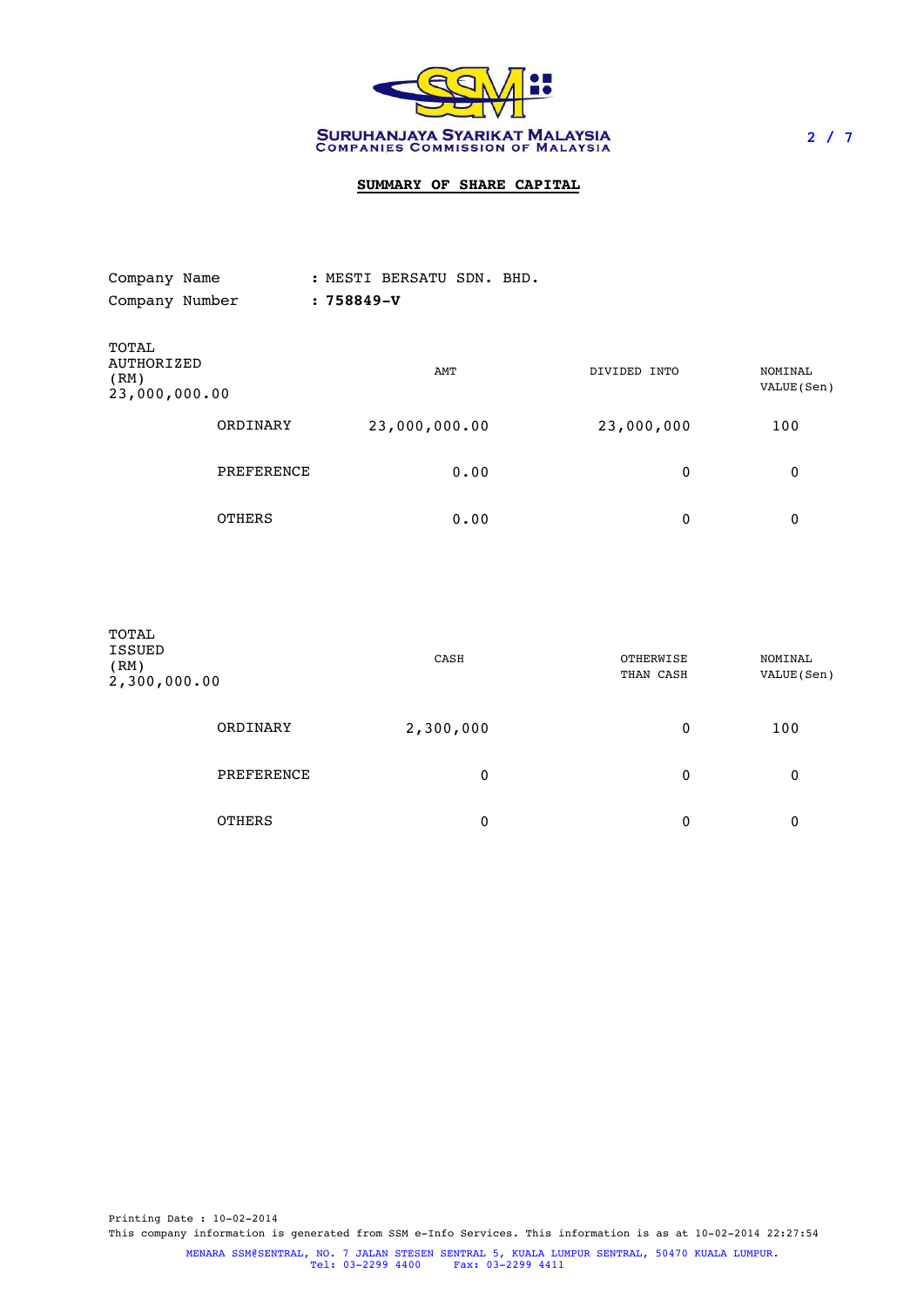

3 / 7

# **DIRECTORS/OFFICERS**

: MESTI BERSATU SDN. BHD.

Company Name

| Company Number<br>: 758849-V                                                                                                |                |                 |                        |
|-----------------------------------------------------------------------------------------------------------------------------|----------------|-----------------|------------------------|
| Name/Address                                                                                                                | IC/Passport    | Designation     | Date of<br>Appointment |
| MAHMUD ABU BEKIR TAIB, DATO SRI HAJI<br>`WISMA MAHMUD` 936, JLN BAKO<br>PETRA JAYA<br>93050 KUCHING<br><b>SARAWAK</b>       | 631103-13-5057 | ALT DIRECTOR    | $24 - 10 - 2008$       |
| ABDUL TAIB BIN MAHMUD, PEHIN SRI(DR) HAJI<br>DEMAK JAYA<br>836 JALAN BAKO<br>PETRA JAYA,<br>93050 KUCHING<br><b>SARAWAK</b> | 360521-13-5015 | DIRECTOR        | $09 - 05 - 2007$       |
| LIM JIT MENG<br>29 JLN STAMPIN, TMN PROGRESS<br>93350 KUCHING<br><b>SARAWAK</b>                                             | 600811-13-5187 | <b>DIRECTOR</b> | $09 - 05 - 2007$       |
| AZERINA MOHD ARIP , DATIN<br>NO.3, LOT 7 SECTION 17<br>JLN PISANG<br>93400 KUCHING<br><b>SARAWAK</b>                        | 610407-13-5408 | <b>DIRECTOR</b> | $09 - 05 - 2007$       |
| LIYANA TEO ABDULLAH @ LILY TEO YIEN LEE<br>NO 33 LORONG STAPOK 22<br><b>JALAN STAPOK</b><br>93150 KUCHING<br>SARAWAK        | 680602-13-5642 | DIRECTOR        | $09 - 05 - 2007$       |
| NORIEDA GOH ABDULLAH @ GOH SOK LING<br>NO 34 LORONG 22<br><b>JALAN STAPOK</b><br>93150 KUCHING<br><b>SARAWAK</b>            | 700422-13-5202 | <b>DIRECTOR</b> | $09 - 05 - 2007$       |
| HANIFAH HAJAR TAIB-ALSREE, DATO<br>DEMAK JAYA<br>936, JALAN BAKO,<br>PETRA JAYA<br>93050 KUCHING<br><b>SARAWAK</b>          | 720828-14-5126 | <b>DIRECTOR</b> | $09 - 05 - 2007$       |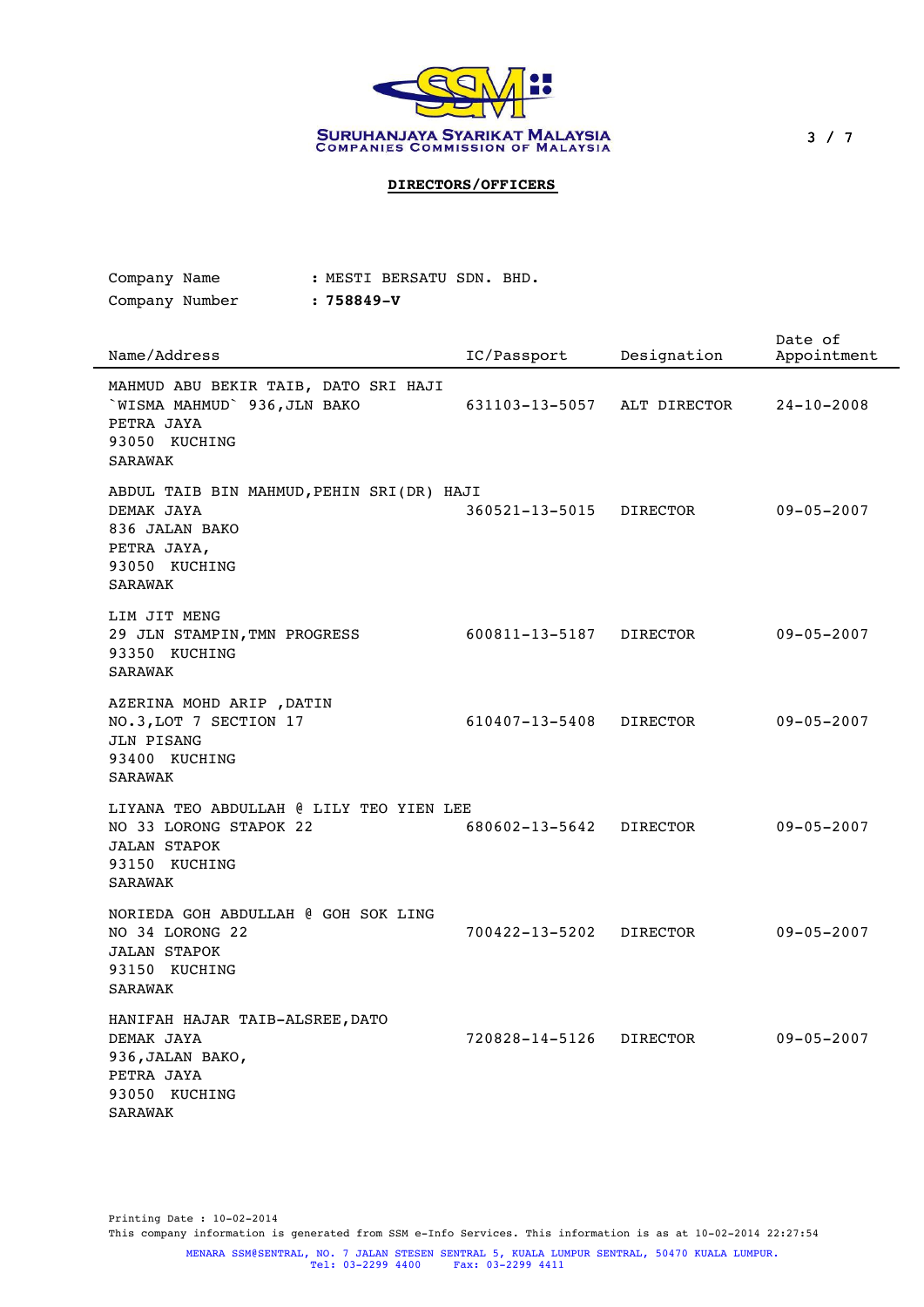

4 / 7

# **DIRECTORS/OFFICERS**

| Company Name   |  |               | : MESTI BERSATU SDN. BHD. |  |                    |  |
|----------------|--|---------------|---------------------------|--|--------------------|--|
| Company Number |  | $:758849 - V$ |                           |  |                    |  |
|                |  |               |                           |  | Data <sub>of</sub> |  |

| Name/Address                                                     | IC/Passport    | Designation | DULC UI<br>Appointment |
|------------------------------------------------------------------|----------------|-------------|------------------------|
| LIM JIT MENG<br>29 JLN STAMPIN, TMN PROGRESS<br>KUCHING<br>93350 | 600811-13-5187 | SECRETARY   | $09 - 05 - 2007$       |
| SARAWAK                                                          |                |             |                        |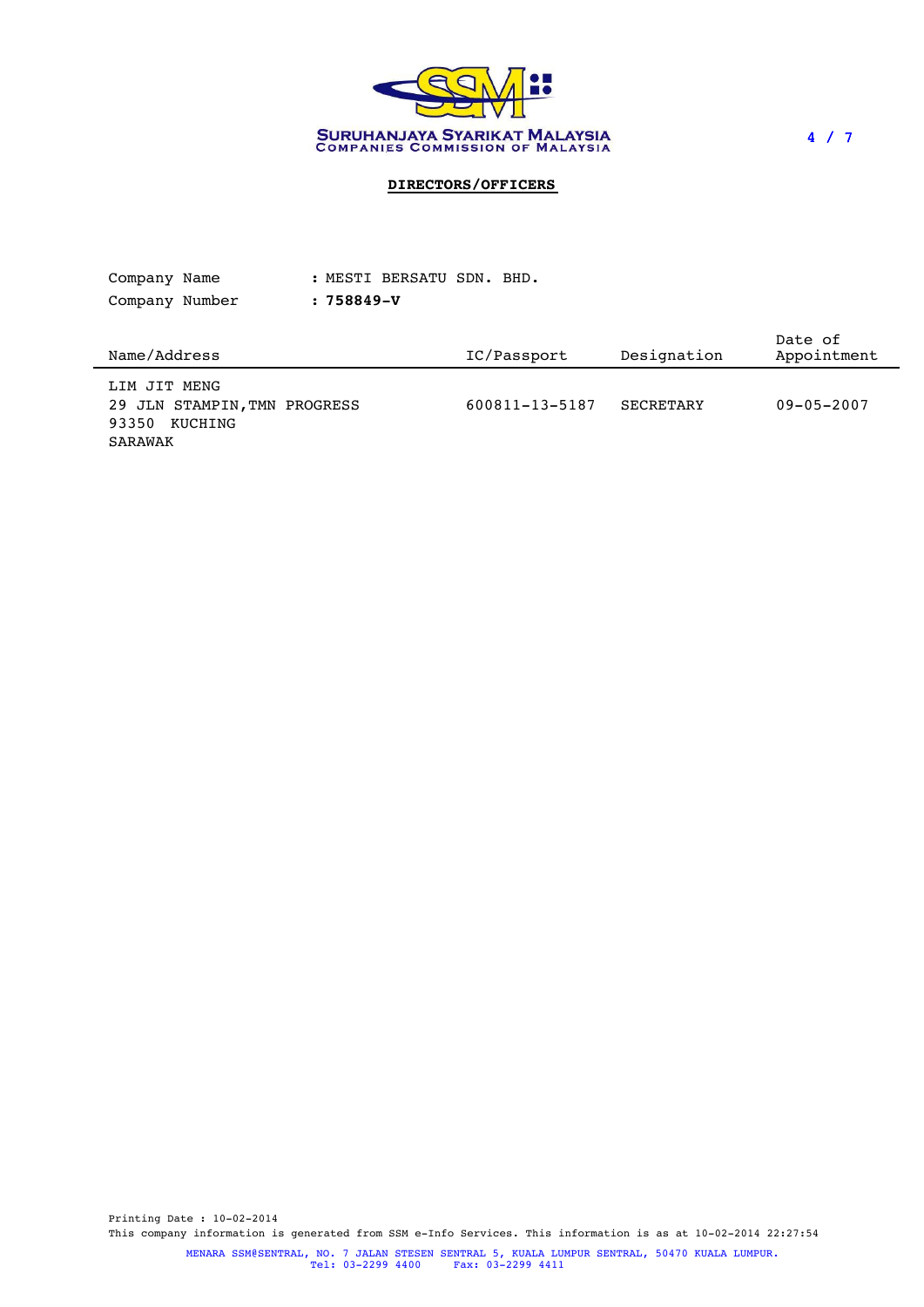

# **SHAREHOLDERS/MEMBERS**

| Company Name               | : MESTI BERSATU SDN. BHD.                             |                   |
|----------------------------|-------------------------------------------------------|-------------------|
| Company Number             | $:758849 - V$                                         |                   |
| IC/Passport/<br>Company No | Name/Company Name                                     | Total of<br>Share |
| 610407-13-5408             | AZERINA MOHD ARIP DATIN                               | 800,000           |
| 680602-13-5642             | LIYANA TEO ABDULLAH @ LILY TEO<br>YIEN LEE            | 300,000           |
| 360521-13-5015             | ABDUL TAIB BIN MAHMUD, DATUK PATINGGI<br>TAN SRI HAJI | 400,000           |
| 700422-13-5202             | NORIEDA GOH ABDULLAH @ GOH SOK<br>LING                | 600,000           |
| 880528-52-5090             | ANISA HAMIZAH BINTI MOHD ARIP                         | 100,000           |
| 861208-52-5338             | AMALINA HAMIDAH BINTI MOHAMAD ARIP                    | 100,000           |
|                            |                                                       |                   |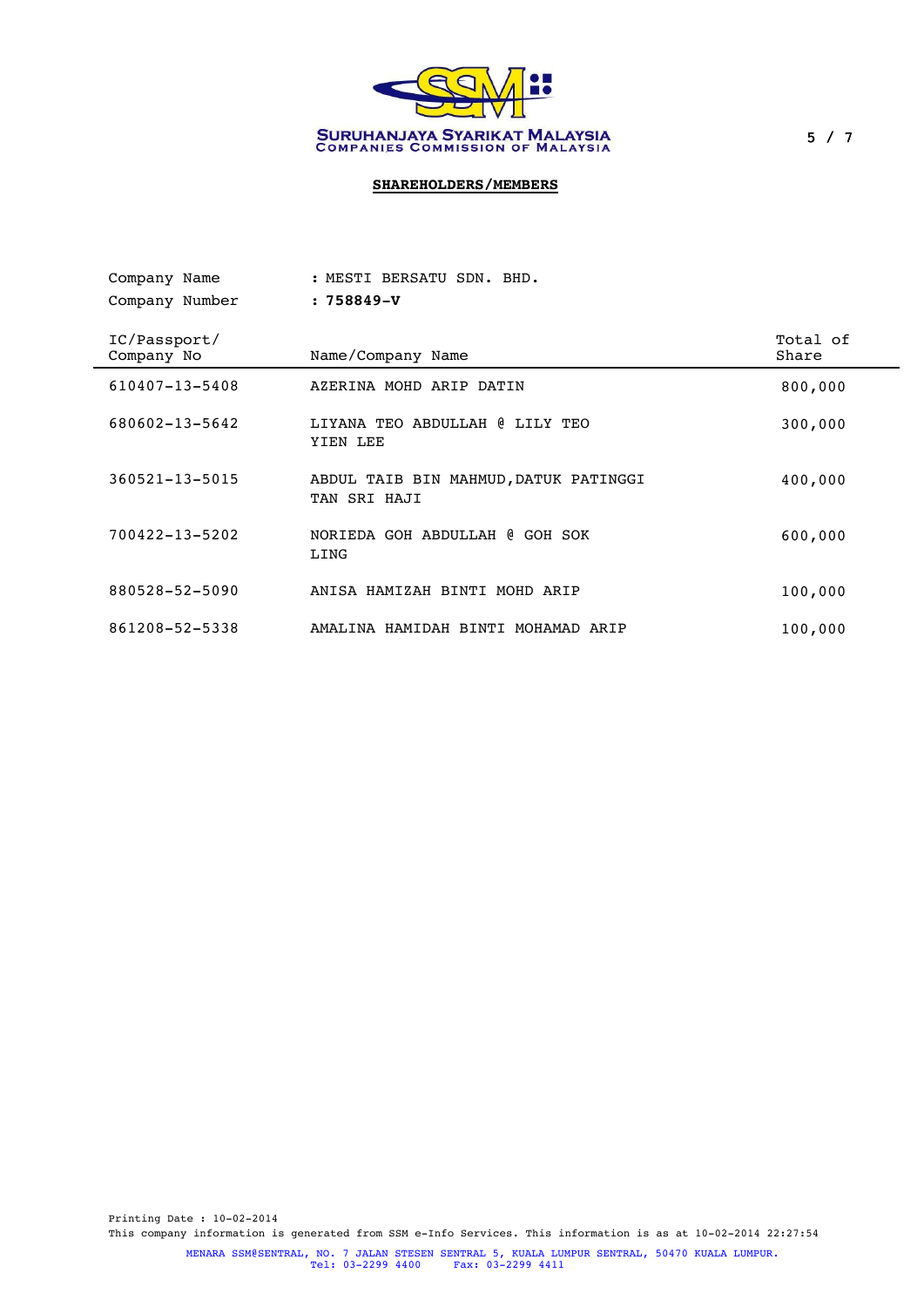

## **COMPANY CHARGES**

Company Name : MESTI BERSATU SDN. BHD. Company Number : **758849-V**

NO INFORMATION